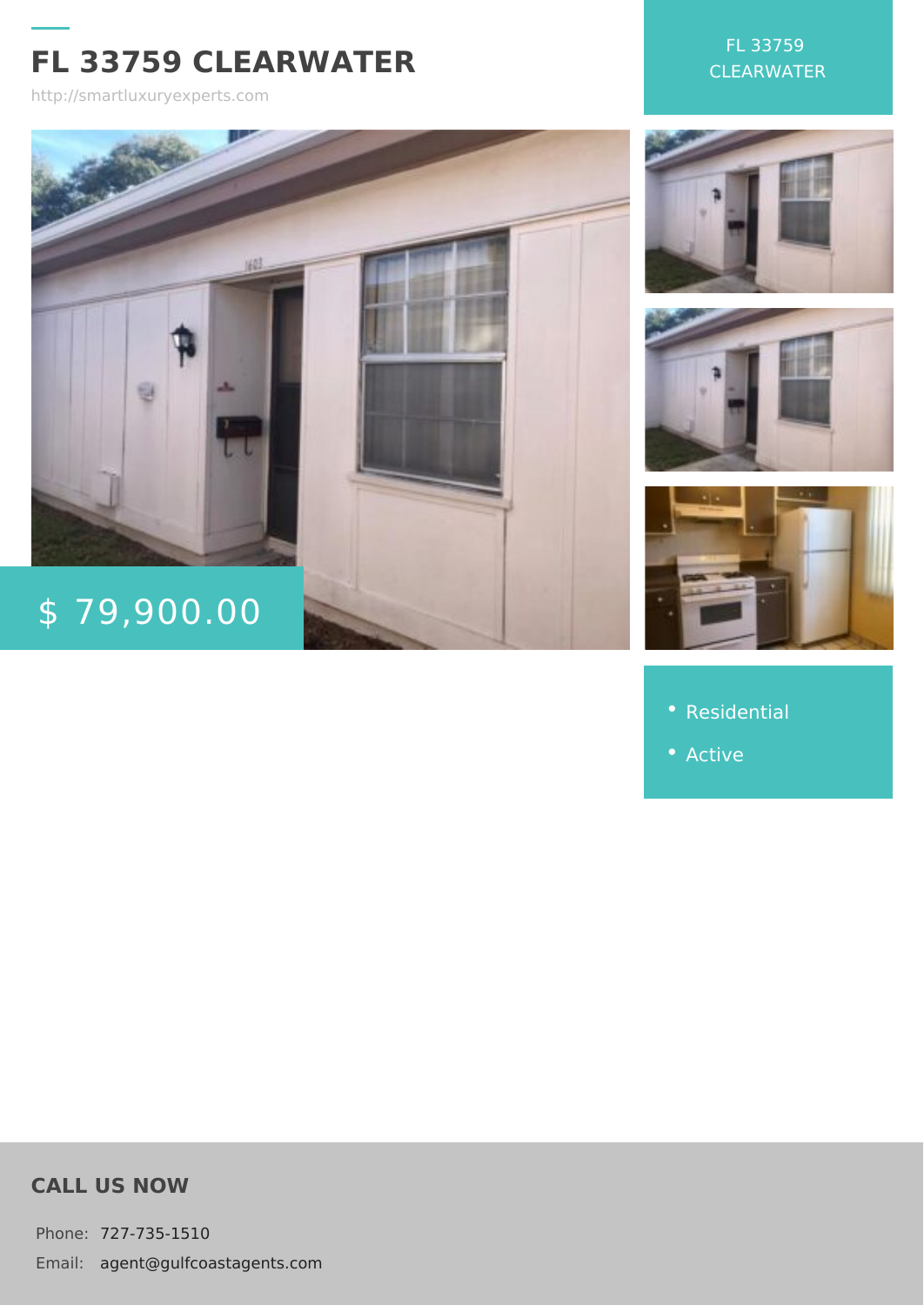## BASIC FACTS

 $MLS$  #: $UB148044$  Date added:  $1/26/22$ Post Update @022-01-26 14:25:29 Bedrooms Total: Bathrooms Full: 1 Year built: 1971 StatusActive

## PROPERTY DETAILS

Living Are \$46.00 Lot Size Acress00 Special Listing ConditNoomse: Flood Zone Cooke: Association AmenitCelsthouse, Fit& essies Total: Center,Laundry,Shuffleboard Court

### PROPERTY FEATURES

Exterior Featurersigation System,Lighting,Sidewalk,Sliding Doors Carport YN:

Community Featur Association Patio And Porch FeatuPraetsion Recreation - Owned,Buyer Approval Required,Fitness,Irrigation-Reclaimed Water,No Truck/RV/Motorcycle Parking,Pool,Sidewalk

Showing RequiremenGo: Direct, Lockssociation Y1N: Box Electronic,No Sign,See Remarks,ShowingTime

Water Sourcelone **None Pool FeatureGunite, Heated, In Grou** 

#### CALL US NOW

Phone727-735-1510 Email:agent@gulfcoastagents.com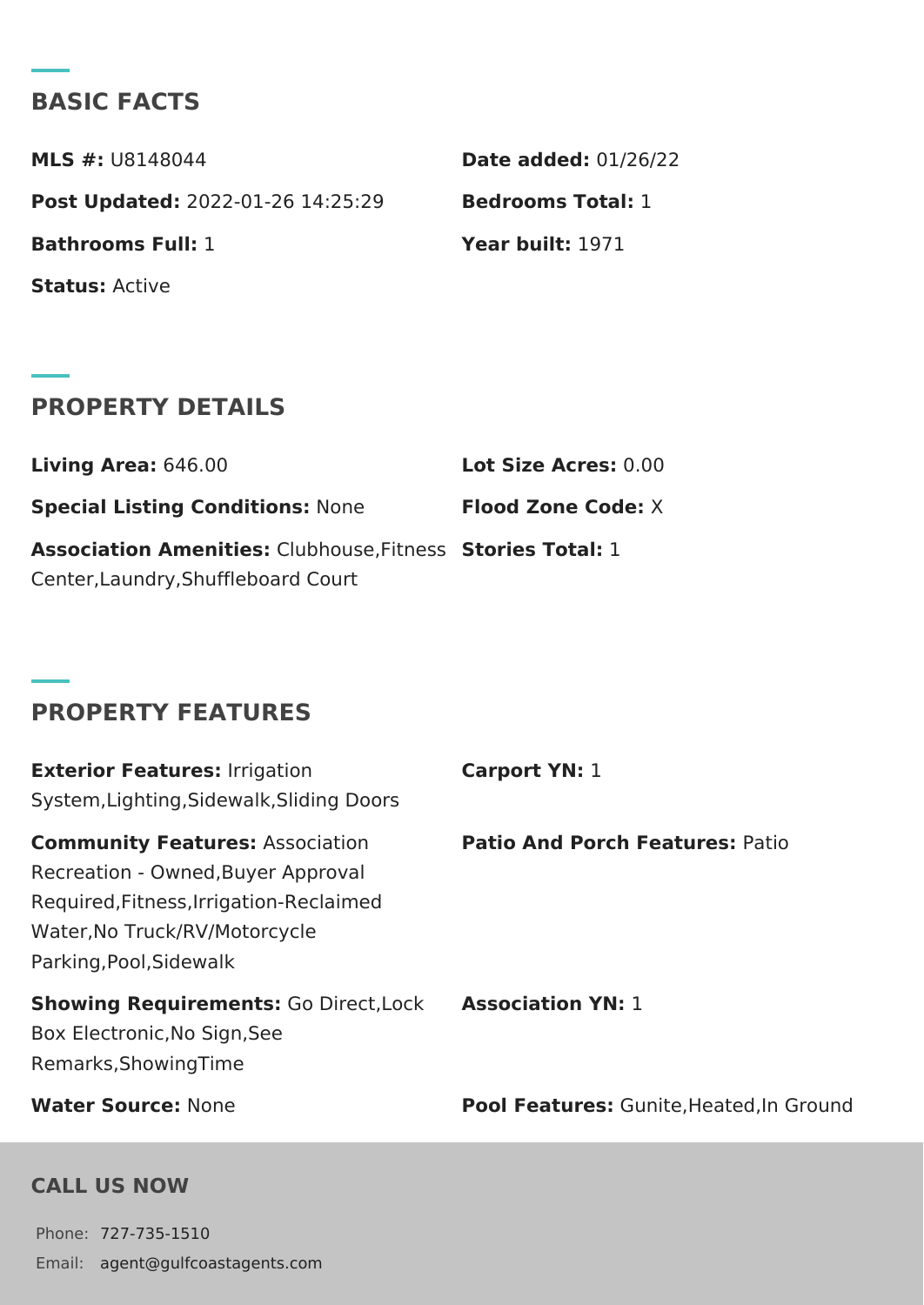| Appliances: Cooktop, Dryer, Range, Range<br>Hood, Refrigerator, Washer        | Parcel Number: 08-29-16-58217-005-0050                                                                    |
|-------------------------------------------------------------------------------|-----------------------------------------------------------------------------------------------------------|
| Roof: Built-Up, Shake, Shingle                                                | <b>Carport Spaces: 1</b>                                                                                  |
| <b>Cooling: Central Air</b>                                                   | <b>Flooring:</b> Ceramic Tile, Concrete                                                                   |
| <b>Sewer: Public Sewer</b>                                                    | Heating: Central, Natural Gas                                                                             |
| <b>Interior Features: Living Room/Dining</b><br>Room Combo, Window Treatments | Levels: One                                                                                               |
| Property Sub Type: Villa                                                      | <b>Senior Community YN: 1</b>                                                                             |
| <b>Construction Materials:</b><br>Block, Stucco, Wood Frame                   | <b>Yrs Of Owner Prior To Leasing Re: 1</b>                                                                |
| <b>Cumulative Days On Market: 15</b>                                          | <b>Current Price: 79900.00</b>                                                                            |
| MLS Area Major: 33759 - Clearwater                                            | <b>Disclosures: Condominium Disclosure</b><br>Available, Lead Paint, Other, Seller Property<br>Disclosure |
| <b>Occupant Type: Vacant</b>                                                  | <b>Originating System Name: Stellar MLS</b>                                                               |
| <b>Parking Features:</b><br>Assigned, Covered, Guest, On Street               | Pets Allowed: No                                                                                          |
| Postal Code Plus 4: 2530                                                      | <b>Public Survey Range: 16</b>                                                                            |
| Road Surface Type: Asphalt                                                    | Tax Book Number: 9-45                                                                                     |
| <b>Vegetation: Mature Landscaping, Oak</b><br>Trees, Trees/Landscaped         |                                                                                                           |

## **LOCATION DETAILS**

**County Or Parish:** Pinellas **Township:** 29

## **CALL US NOW**

Phone: 727-735-1510 Email: agent@gulfcoastagents.com